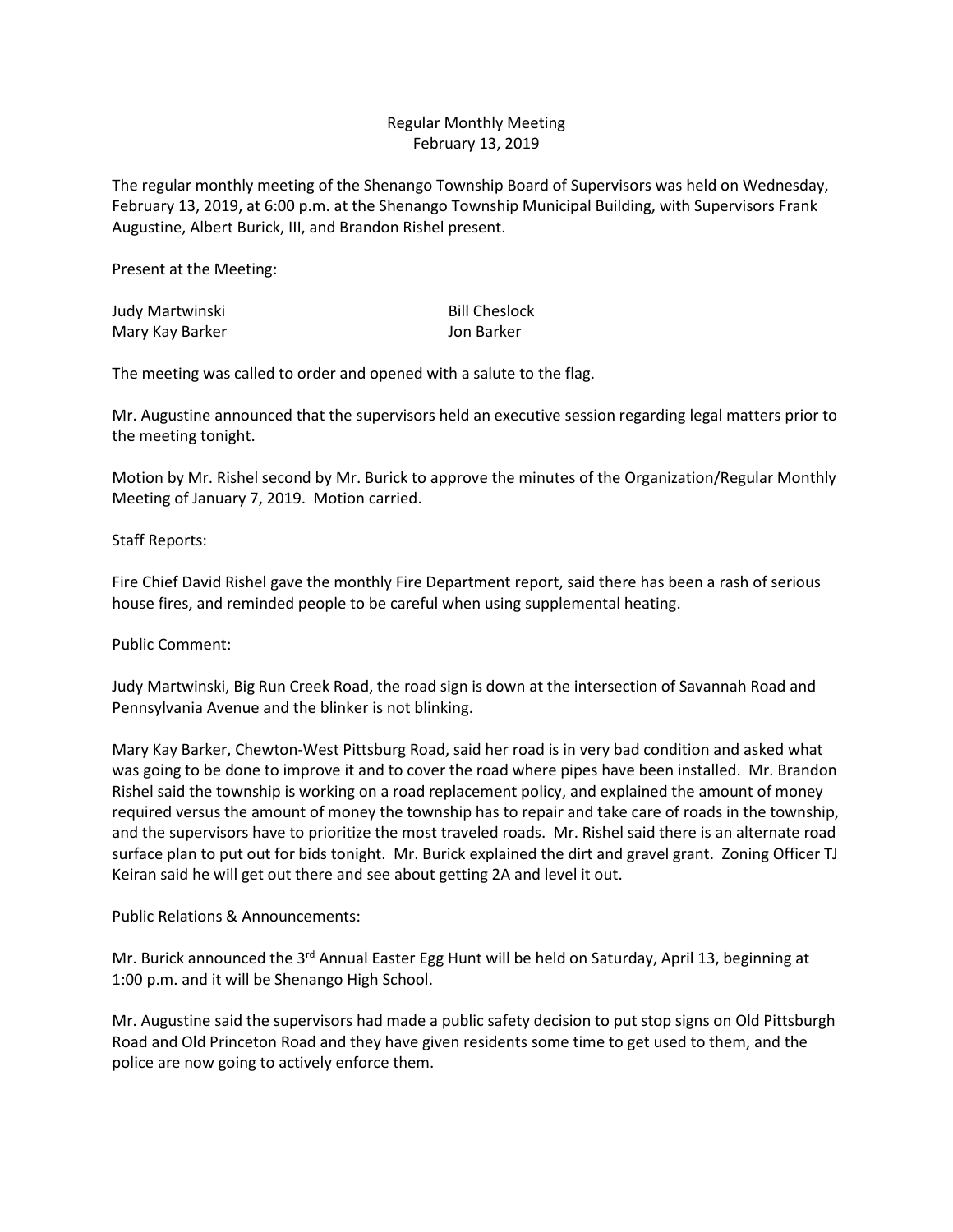Mr. Augustine reminded everyone that if they are going to be building things on their property, they must first come to the township building to get a building permit before beginning. Tax Collector Mary Jane Cousins said people forget that they must also get a permit before they tear something down on their property.

Mr. Augustine said Kmart is alive and well and encouraged residents to continue to shop there.

Mr. Augustine announced the police department has a new truck and it is sitting outside if anyone would like to look at it. Officer Dave Lough said it is an F-150 truck and has helped the police department immensely. Mr. Rishel said it is part of the vehicle replacement policy. Mr. Burick said Ford has discontinued sedans and the vehicles will now be either SUV's or F-150 trucks.

## Action Items:

Motion by Mr. Rishel second by Mr. Burick to approve payment of the General Fund expenses of \$134,355.41. Motion carried.

Motion by Mr. Rishel second by Mr. Burick to approve payment of the Capital Fund expenses of \$370,346.74. Motion carried.

Motion by Mr. Burick second by Mr. Rishel to approve payment of the K-9 Fund expenses of \$369.16. Motion carried.

Motion by Mr. Burick second by Mr. Rishel to approve payment of the Liquid Fuels Fund expenses of \$324,892.28. Motion carried.

Motion by Mr. Rishel second by Mr. Burick to approve payment of the Fire Tax Fund expenses of \$39,845.02. Motion carried.

Motion by Mr. Rishel second by Mr. Burick to approve payment of the Payroll Fund expenses of \$92,938.74. Motion carried.

Motion by Mr. Burick second by Mr. Rishel to approve the advertisement of the 2019 Shenango Township Summer Resurfacing Projects. Motion carried.

Motion by Mr. Burick second by Mr. Augustine to approve the appointment of Ron Germani to the Shenango Township Economic Development Committee. Motion carried.

Motion by Mr. Rishel second by Mr. Augustine to retain/appoint Bill Brown as Shenango Township representative to the Lawrence County Tax Collection Committee, with Lauren Chappell as the alternate and Albert Burick, III, as the second alternate. Motion carried.

Motion by Mr. Burick second by Mr. Rishel to approve the Pennsylvania Department of Transportation Policy and Procedure for Consultant Selection (PUB 93). Motion carried.

Motion by Mr. Burick second by Mr. Augustine, Mr. Rishel abstaining, to approve the restoration bond for Columbia Gas infrastructure improvements for \$10,000.00. Motion carried.